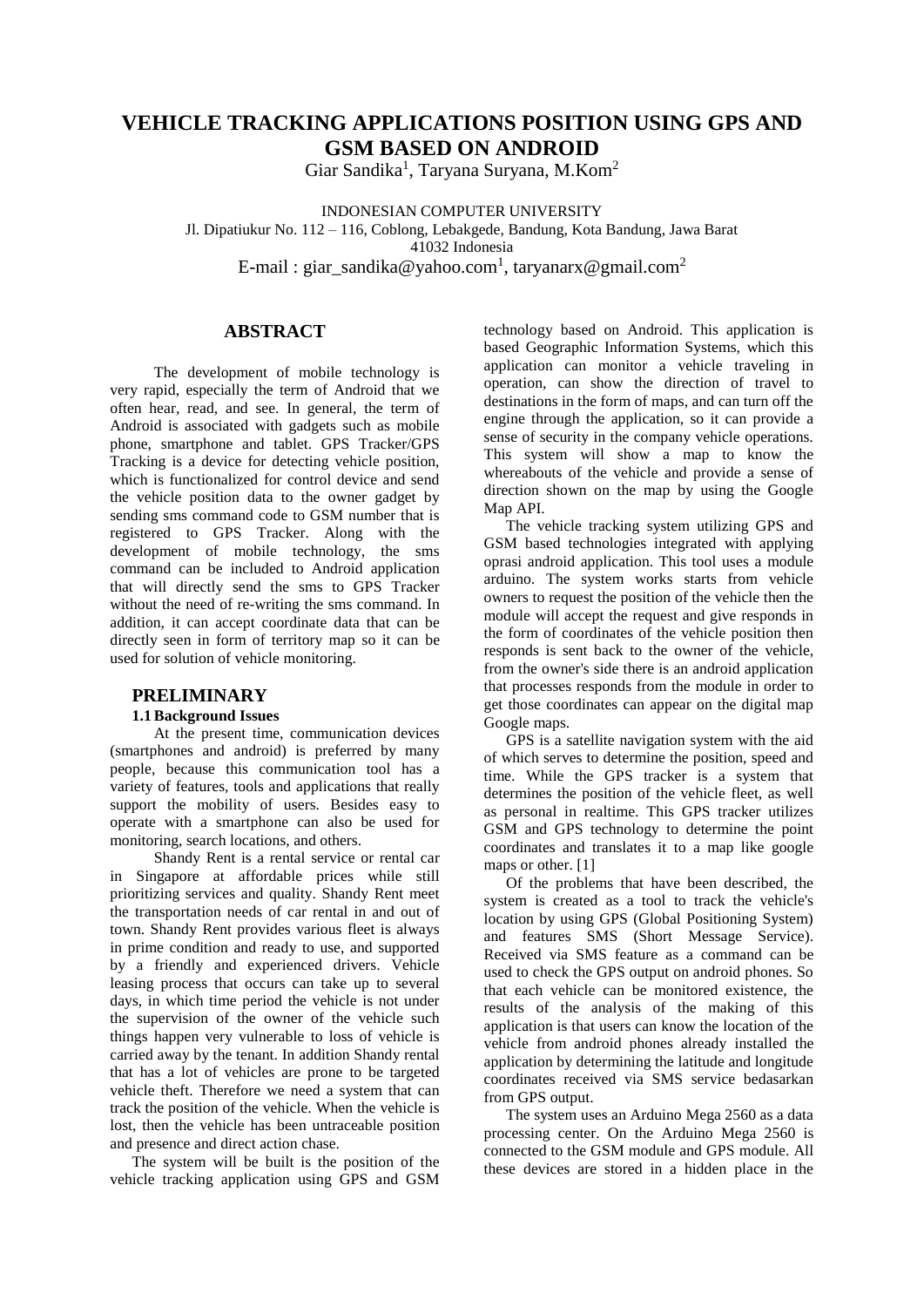vehicle so that its existence can not be known by others.

Based on the description of the problem that has been described, the app's meal will be built vehicles POSITION TRACKING APPLICATIONS USING GPS TECHNOLOGY BASED ON ANDROID. With the construction of this application, is expected to make it easier to track and secure the position of the vehicle via GPS found on android smartphone.

### **1.3 Purpose and objectives**

### **1.3.1 Intent**

The purpose of this study is to establish the position of the vehicle tracking application using GPS and GSM technology based on Android.

#### **1.3.2 Aim**

The purpose of this study is as follows:

1. This android app designed to facilitate viewing the entire location of the vehicle is in use or in the rental.

2. Android app is designed to prevent vehicle theft.

3. Prevent the vehicle taken away by the tenant.

In this final task required boundary problem. Here is a boundary problem of this thesis:

1. This system serves to track the position of the vehicle based on the GPS coordinates via Android based smartphone.

2. The information provided in the form of latitude and longitude coordinates of the GPS module.

3. Communication between the owner and teknoligi module using SMS (Short Message Service).

4. The system is designed to address vehicle theft and helping vehicle owners find or track his vehicle.

### **1. Research Contents**

### **2.1 Microcontroller**

A microcontroller is a functional computer system on a chip. It contains a processor core, memory (a small amount of RAM, program memory, or both), and input and output equipment. In other words, the microcontroller is a digital electronic device that has inputs and outputs as well as control with a program that can be written and erased in a special way, how the actual microcontroller to read and write data. Microcontroller is a chip inside the computer that is used to control electronic devices, which emphasize efficiency and cost effectiveness. Is literally can be called "little control" where an electronic system which previously was often require supporting components such as TTL and CMOS IC can be reduced / minimized and ultimately centralized and controlled by the microcontroller.

Mikrokonktroler used in products and equipment are controlled automatically, such as engine control systems, remote controls, office machines, household appliances, heavy equipment, and toys.

By reducing the size, cost, and power consumption compared to designs using a microprocessor memory, and input devices separate output, microcontroller presence make electrical controls for different process more economical.

#### **2.2 Arduino**

Arduino is an open source platform (open source) used to make electronics projects. Arduino is composed of two main parts: a physical circuit board (often called microcontroller) and a software or IDE (Integrated Development Environment) that runs on the computer. This software is often called the Arduino IDE used to write and upload the code of the computer board to physical (hardware) Arduino. Arduino is composed of two parts: hardware and software. [2]

ATmega328 microcontroller is the "brain" arduino board. This component is an IC (Integrated Circuit), which is coupled to header socket making it possible to be released.



Picture 2.2 Arduino Mega 2560

#### **2.2.1 Arduino IDE**

Arduino IDE is a software that is provided on site arduino.cc intended as a device that is used as a sketch development program in the Arduino board. IDE (Integrated Development Environtment) is a form of an integrated program development tools so that various uses are provided and expressed in the form of a menu-driven antarmukan. By using the Arduino IDE function to write a sketch, checking there is a mistake or not in the sketch, and also upload a sketch that has been compiled to the arduino board.

| File Edit Statch Toels Help                               |                                                                              |    |
|-----------------------------------------------------------|------------------------------------------------------------------------------|----|
| $\bullet$ beb                                             |                                                                              | !∞ |
| <b>Client</b>                                             |                                                                              |    |
|                                                           |                                                                              |    |
| DIAM                                                      |                                                                              |    |
|                                                           | Turns on an LED on for one serond, then off for one sessed, repeatedly,      |    |
| This example code is in the public domain.                |                                                                              |    |
| $\mathcal{F}$                                             |                                                                              |    |
| or Fan 13 has us bill connected in next Ardense bounds;   |                                                                              |    |
| // other time member                                      |                                                                              |    |
| ant aug = 23r                                             |                                                                              |    |
|                                                           |                                                                              |    |
| // Chi cotus routine runs ence shen you proof reports     |                                                                              |    |
| vest metap () {                                           |                                                                              |    |
| // initialize the disital pin as an output.               |                                                                              |    |
| panetode (led. OFFFRE) ;                                  |                                                                              |    |
|                                                           |                                                                              |    |
| (c) the Trom insuring runs over and open arean functions. |                                                                              |    |
| youd loggill in                                           |                                                                              |    |
|                                                           | distratificing their mining of computer into an infinite the solicent length |    |
| delay(1000)?                                              | 27 weil Los o proced                                                         |    |
|                                                           | distrainers that, 1000; // cars the 100 off by asking the voltage 100        |    |
| delay(1030))                                              | 177 MALE TAX: O BROOM                                                        |    |
|                                                           |                                                                              |    |
|                                                           |                                                                              |    |
|                                                           |                                                                              |    |
|                                                           |                                                                              |    |
|                                                           |                                                                              |    |
|                                                           |                                                                              |    |
|                                                           |                                                                              |    |
|                                                           |                                                                              |    |
|                                                           |                                                                              |    |
|                                                           |                                                                              |    |
|                                                           |                                                                              |    |

Picture 2.1 Arduino IDE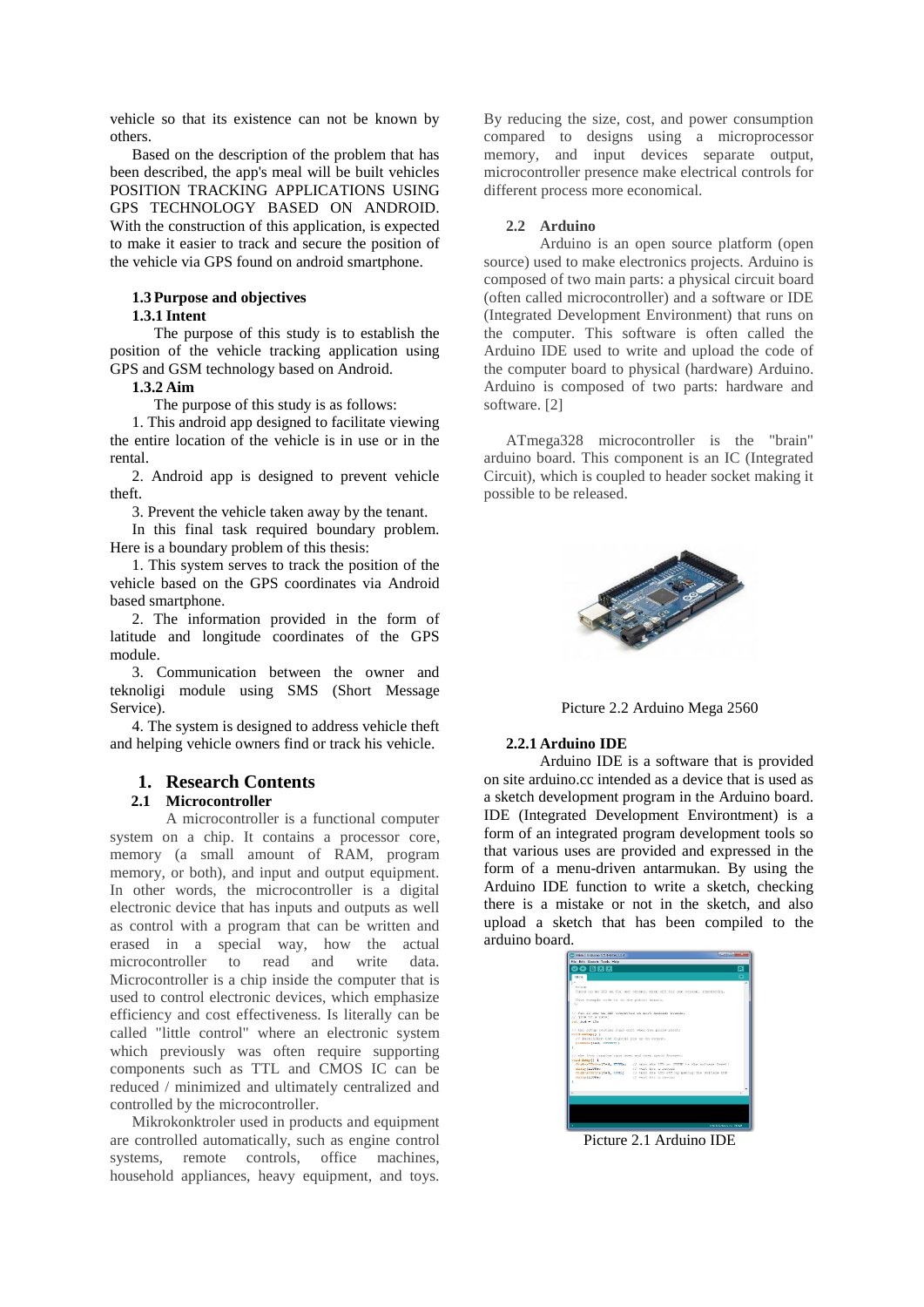### **2.3 GPS**

GPS stands for Global Positioning System which is a system for determining position and navigation globally by using satellites and triangulation methods. The system is a system that was first developed by the Department of Defense that was originally intended for Satellite Timing and Ranging Global Posotioning System) is the original name of the GPS system, which has three segments, namely: satellite (Space Segment), controller (Contorol Segment), and receiver / user (user Segment). GPS satellites orbiting the earth totaling 24 pieces, 21 pieces of fruit remaining active 3 is backup. Segment controller on duty to control the satellite, orbit determination and prediction, so that the satellite time synchronization, and transmit data to the satellite. While the receiver segment duty to receive and process data from satellites to determine the position, direction, distance, and time required by the user. In this design, use commercial GPS with a level of positioning accuracy of  $+ 0$  meter that serves to determine the position of the tool is to be displayed on Google Maps.



Picture 2.3 GPS

GPS module is part of a navigation tool that serves to receive and perform calculations coordinates and transmits the result as a serial UART in which this data will be processed again by the PC / laptop or microcontroller.



Picture 2.4 GPS Modul

### **2.5 GSM (Global System for Mobile Communications)**

GSM module is designed so that the equipment can be used for communications applications from machine to machine or from humans to machines. GSM module is the equipment used as the engine in an application. In applications that are made there should be a microcontroller which will send commands to the GSM module in the form of AT commands via RS232 as connecting components (communication links). GSM module is part of the control center that serves as a transceiver. GSM module has the same function as a cellular phone that is capable of performing the function of sending and receiving SMS. Given a GSM module then designed applications can be controlled remotely using the GSM network as an access medium.

### GSM module - SIM900A

SIM modules used in this study using a GSM module - SIM900A. Module SIM900 GSM / GPRS is a section that serves to communicate between the main monitors to mobile phones. ATCommand is a command that can be given modem GSM / CDMA as to send and receive data based on GSM / GPRS, or send and receive SMS. SIM900 GSM / GPRS is controlled via AT commands (GSM 07:07, 07:05, and SIMCOM). AT + Command is a set of commands that are combined with other characters after the characters 'AT' is usually used in serial communication. ATcommand used to regulate or give a command module GSM / CDMA. ATCommand command starts with the characters "AT" or "at" and ends with a code (0x0d).



Picture 2.5 GSM MODUL

#### **2.8 HANDPHONE**

Cell phone or mobile (phone) or mobile (HP) is a telecommunications device electronics have basic capabilities similar to conventional phone line fixed, but can be taken anywhere (portable, mobile) and does not need to be connected to the telephone network using a cable (wireless; wireless). Currently, Indonesia has two wireless telephone network is the GSM system (Global System for Mobile Telecommunications) system and CDMA (Code Division Multiple Access). Besides functioning sending and receiving short messages (short message service, SMS), mobile phones are generally also has the function to receive and make phone calls ,. There is also a provider of mobile phone services in some countries that provide thirdgeneration services (3G) by adding videophone services, as a means of payment, as well as for online television on their mobile phones. Now, mobile phones become multifunctional gadgets. Following the development of digital technology, now the phone also comes with a wide selection of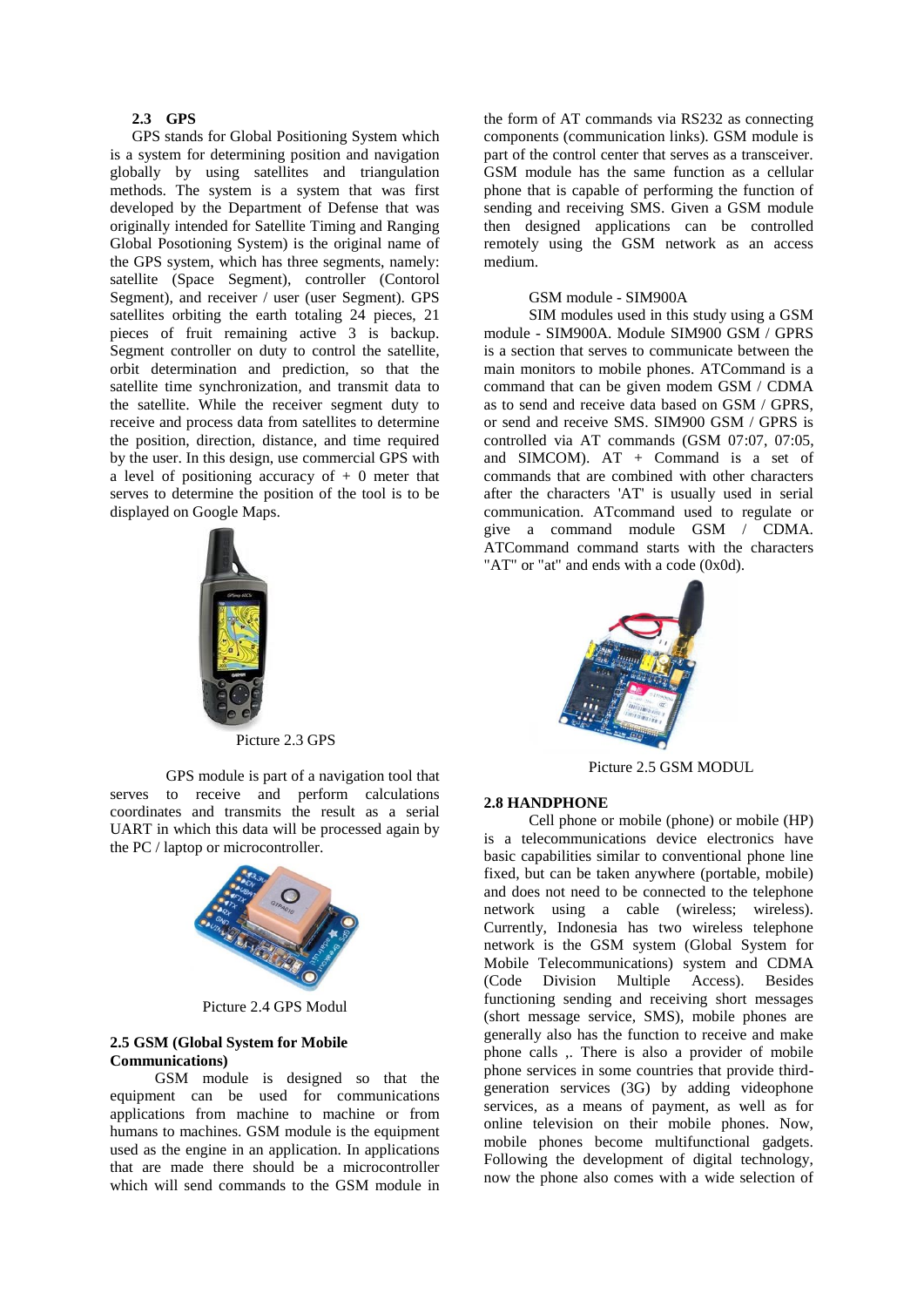features, like being able to catch the broadcast radio and television, software audio player (MP3) and video, digital cameras, games, and internet services (WAP, GPRS, 3G). In addition to these features, the phone is now embedded computer features. So in these phones, people can change the function of these phones into mini computers. In the business world, this feature is very helpful for the businessmen to do all the work in one place and makes the job completed in a short time. In mobile phones, there is a loudspeaker, microphone, keyboard, display screen, and powerful circuit board with microprocessors that make every phone like a mini computer. When associated with a wireless network, a set of technologies that allows users to make calls or exchange data with another phone or computer.



Picture 2.6 HANDPHONE

### **2.6 ANDROID**

Android is an operating system for mobile devices that covers Linux-based operating system, middleware and applications. Android provides an open platform for developers to create their applications. Initially, Google Inc. bought Android Inc. which is a newcomer that makes software for mobile phone / smartphone. Then to develop Android, formed the Open Handset Alliance, a consortium of 34 companies hardware, software, and telecommunications, including Google, HTC, Intel, Motorola, Qualcomm, T-Mobile, and Nvidia.

### **2.1 Sub Bab**



Picture 3.1 Analysis of system design architecture

### **3.4.1 Use Case Diagram**

Use case diagram is a model that is functional in a system which uses actors and use cases. While understanding of the use-case itself is a service or function is available on the system for its users.



Gambar 3.2 Use Case Diagram

## **Scenario Use Case View coordinates**

Tabel **Error! No text of specified style in document.**.1 Scenario Use Case View coordinates

| <b>Identifikasi</b>    |                          |    |                                     |  |
|------------------------|--------------------------|----|-------------------------------------|--|
| Number                 | 4                        |    |                                     |  |
| Name                   | See coordinates          |    |                                     |  |
| Aim                    |                          |    | Knowing the position of the vehicle |  |
|                        |                          |    | passing on the maps gps tracker app |  |
| Description            |                          |    | The system displays the maps on     |  |
|                        |                          |    | your smartphone to provide vehicle  |  |
|                        | position                 |    |                                     |  |
| Actor                  | <b>Rental Owners</b>     |    |                                     |  |
| Main scenario          |                          |    |                                     |  |
| Initial                | <b>History Koordinat</b> |    |                                     |  |
| conditions             |                          |    |                                     |  |
| <b>Action</b> actor    |                          |    | Rection system                      |  |
| Membuka aplikasi<br>1. |                          |    |                                     |  |
| android                |                          |    |                                     |  |
|                        |                          | 2. | Menampilkan                         |  |
|                        |                          |    | halaman utama                       |  |
| Menekana Tombol<br>3.  |                          |    |                                     |  |
| Maps                   |                          |    |                                     |  |
|                        |                          | 4. | Mengirim Koordinat                  |  |
|                        |                          | 5. | Menampilkan maps dan                |  |
|                        |                          |    | koordinat                           |  |
| б.                     | Menggeser layar ke       |    |                                     |  |
| bawah untuk            |                          |    |                                     |  |
| mengupdate lokasi      |                          |    |                                     |  |
| terbaru                |                          |    |                                     |  |
|                        |                          | 7. | Menampilkan histori                 |  |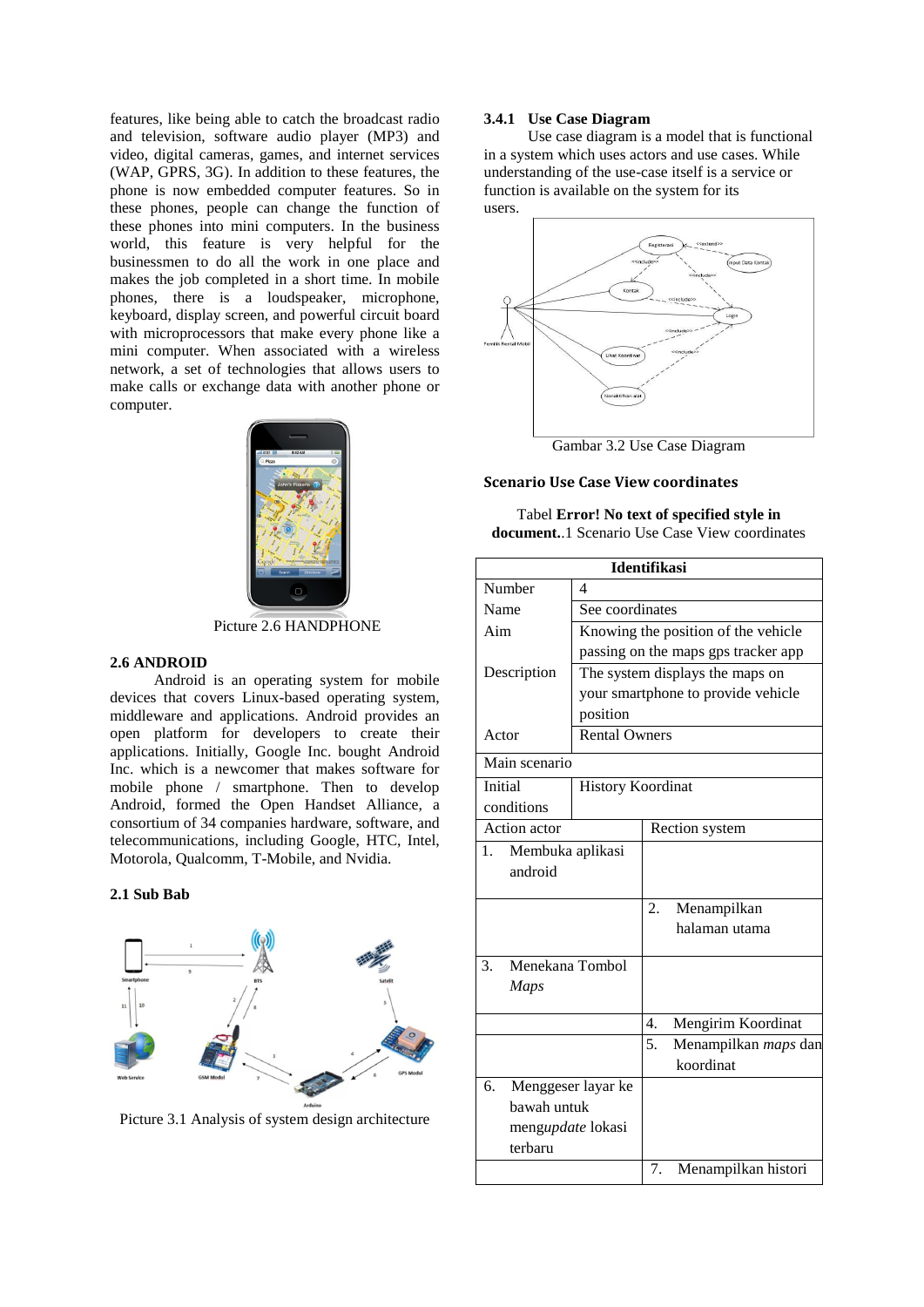|                   | koordinat dan tombol     |
|-------------------|--------------------------|
|                   | arrow                    |
| 8. Menekan tombol |                          |
| arrow             |                          |
|                   | Menampilkan lokasi<br>9. |
|                   | kendaraaan pada          |
|                   | google maps              |
| Kondisi Akhir     | Menampilkan lokasi       |
|                   | kendaraan pada           |
|                   | google maps              |

### **Aktivity Diagram Lihat Koordinat**



Gambar **Error! No text of specified style in document.**.1 Aktivity Diagram Lihat Koordinat



### **Sequence Diagram Tampilkan Koordinat**

Gambar **Error! No text of specified style in** 

**document.**.2 Sequence Diagram Tampilkan Koordinat

### **3.5 Skema Relasi**



# Picture **Error! No text of specified style in document.**.3 Skema Relasi

### **1.1.1 Interface Design Coordinates History**

Interface design History page before the user must press the icon folder that is on the main page before entering on the form history, after which the user can view the history of the coordinates of the vehicle and if you want to see the status of the coordinates of the most reasonably shift the screen to the bottom, after which the system will display the coordinate point The latest vehicles..

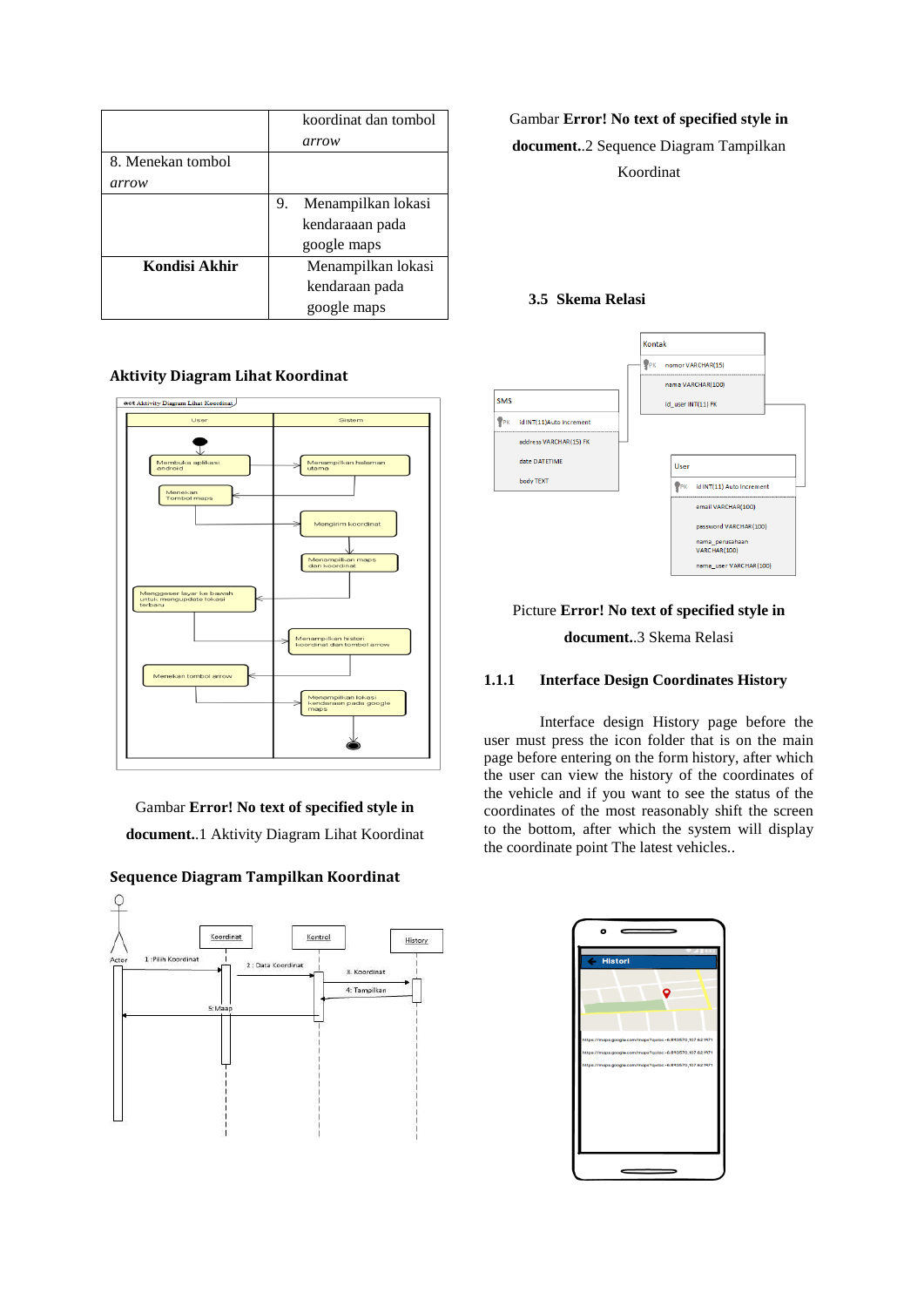Picture **Error! No text of specified style in** 

**document.**.4 History Interface Design Coordinates

### **3.8 Jaringan semantik**



Gambar 3.27 Jaringan Semantik

### **4.1 Implementation of the system**

This stage is the development of customized software to the design or the design of a system that has been created. Applications are made to be applied based on need. Further, the application will be made in such a way so as to facilitate the users to use the vehicle's position on the application pelcakakan Shandy Rent.

Before running this application, there are things that must be considered are the needs of the system. In accordance with the need to design using mobile tracking applications using a microcontroller required hardware and software.

Minimum requirement of hardware needed to run this application is :

| Implementation | of | the | hardware |
|----------------|----|-----|----------|
| requirements   |    |     |          |

- A. Laptop
	- a. OS Windows 7
	- b. Ram 2 GB
	- c. Procesor intel dual core

### HP Android

a. OS Android 6.0.1

- b. Ram 1 GB
- c. Procesor 1 GHz
- 6. GPS Modul NEO6MV2
- 7. GSM Modul SIM900a

### 4.3 **Software Requirements Specifications**

Software requirements specification is a software requirement of the results of the analysis process that is performed when doing software development. Specification analysis software needs to be explained is the analysis of the specification of functional requirements and non functional.

Software Requirements Analysis:

- 4. Android Studio
- 5. Arduini IDE
- 6. JDK (Java Developmen KIT) Versi.8

### **1.2 Menu Contacts**



Picture 1.2 Menu Contak

| 3.6 Struktur Tabel           |
|------------------------------|
| 3.6.1 Struktur Tabel SMS     |
| Tabel 3.6 Struktur Tabel SMS |

| No. | Nama  | Tipe    | Ukuran | Keterangan |
|-----|-------|---------|--------|------------|
|     | Field | Data    |        |            |
|     | Id    | Integer |        | Primary    |
|     |       |         |        | key, Not   |
|     |       |         |        | Null, auto |